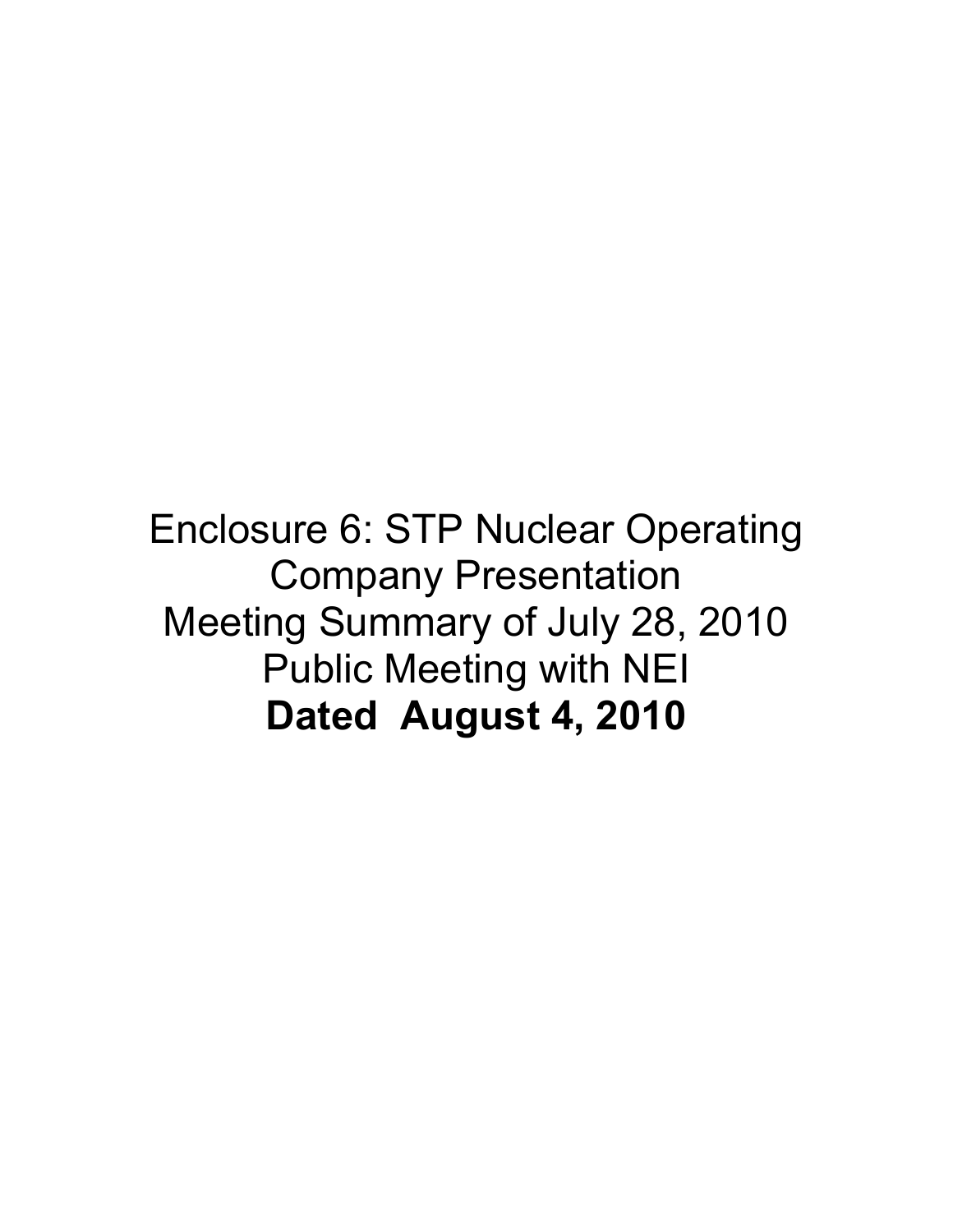### STP Nuclear Operating Company Nuclear Safety Culture Pilot

Tim Bowman, General Manager, Oversight David Rencurrel Site Vice President July 28, 2010



 $\blacklozenge$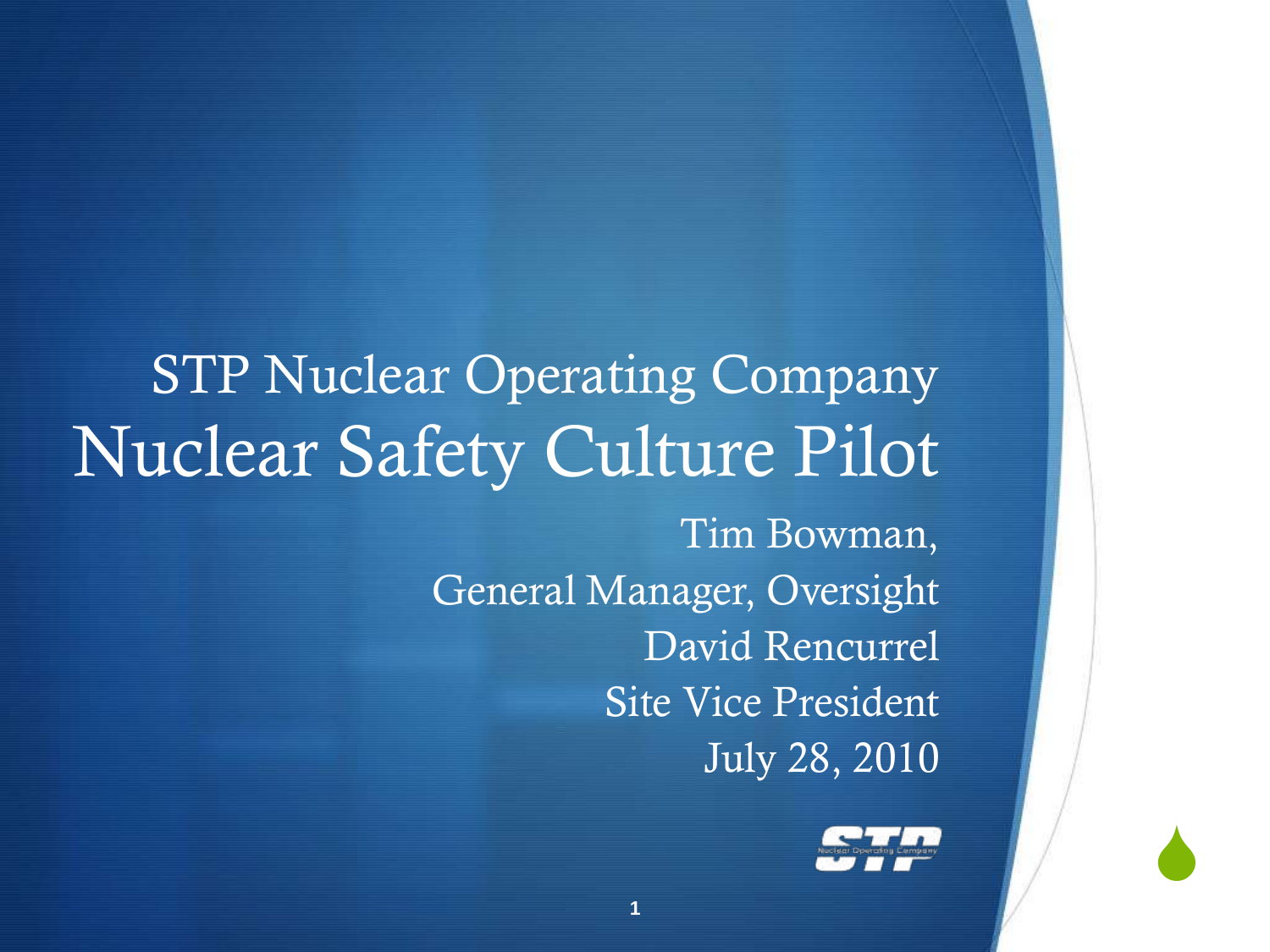

- Incorporated NEI 09-07 process into a station specific procedure
- Binned quantitative and qualitative data against the INPO Nuclear Safety Culture Principles and Attributes
- NRC cross-cutting aspect findings are one of the data inputs
- Actions are tracked in the Corrective Action Program
- Independent oversight built into the process
- NRC observed meetings from first two panel and SMT assessments
- Completed three (3) quarterly panel and SMT assessments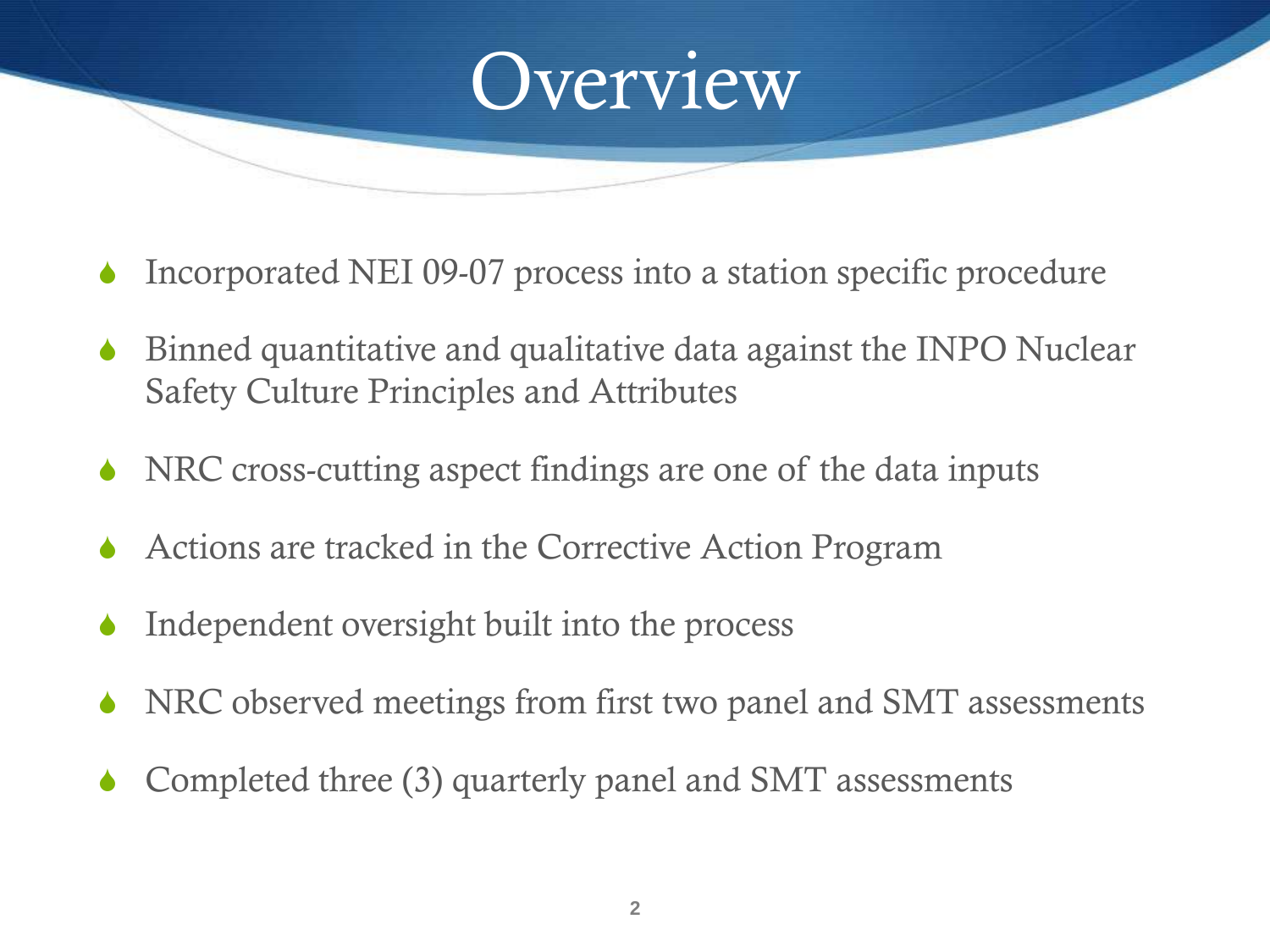## Nuclear Safety Culture Assessment

- $\bullet$  Survey performed in December 2009
- $\triangle$  Site assessment in January 2010
- $\bullet$  Survey had 73 questions, completed by 981 site personnel
- $\bullet$  77 site interviews
- $\bullet$  One strength, 11 positive comments, 4 negative comments and 4 general comments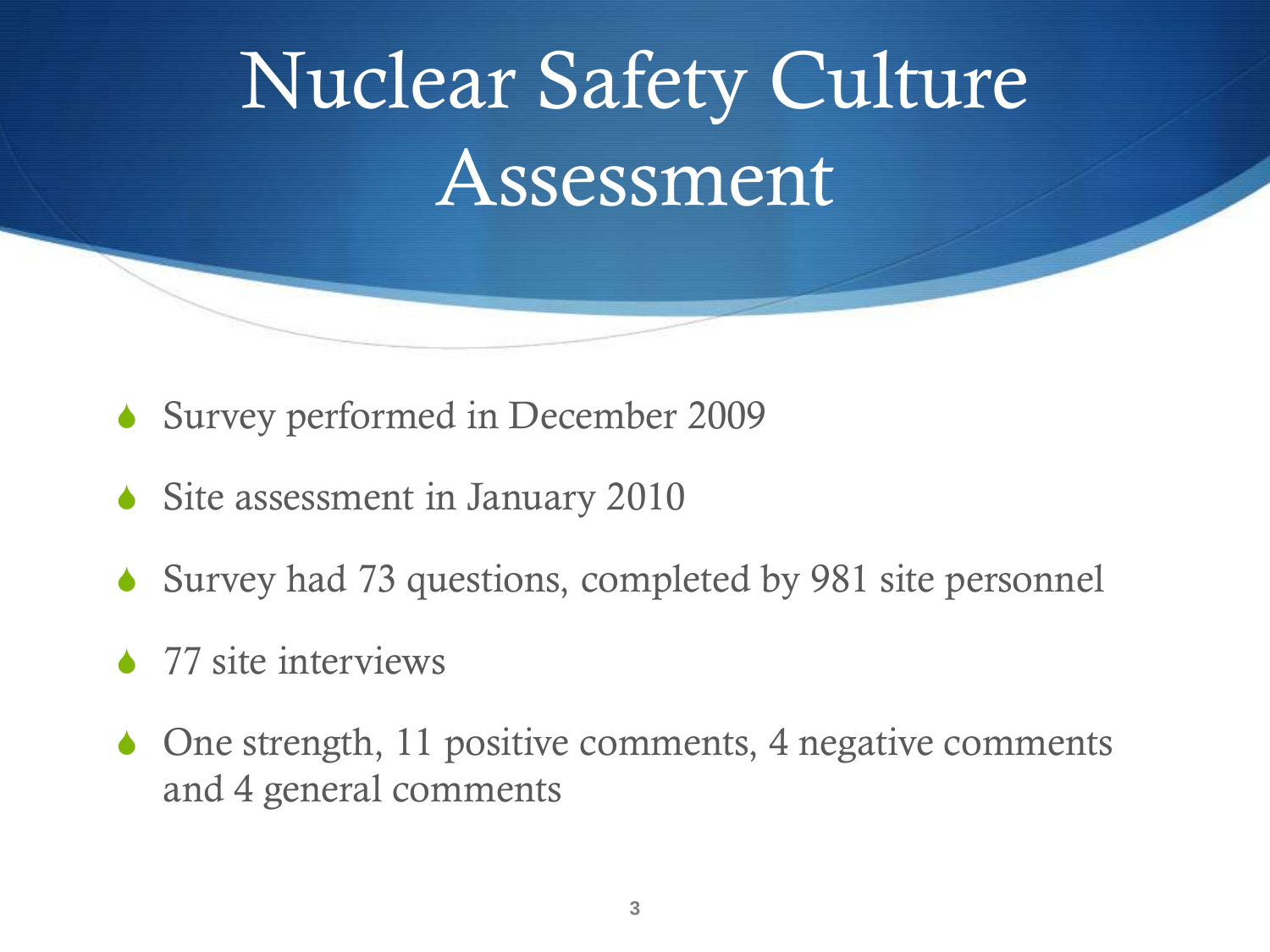## The Process

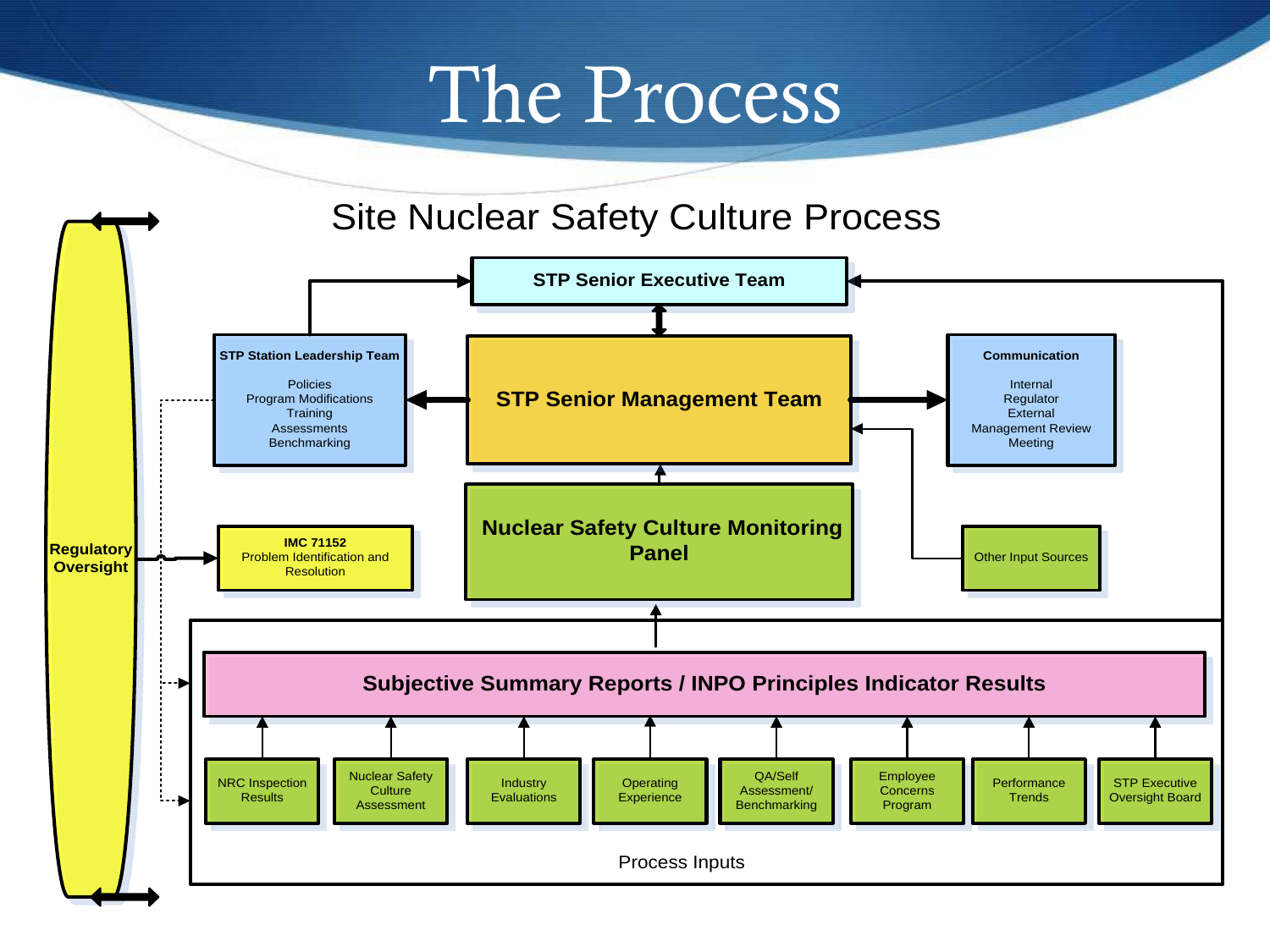#### Nuclear Safety Culture Monitoring Panel (NSCMP)

- $\bullet$  Consists of department-level managers plus leaders in leadership development and human resources
- $\triangle$  An independent organizational development consultant either participated or provided feedback
- Met each quarter to review data
- Made recommendations to the Senior Management Team (SMT) regarding the health of each Principle
- Developed proposed actions to address areas of concern
- Reviewed progress of previously identified actions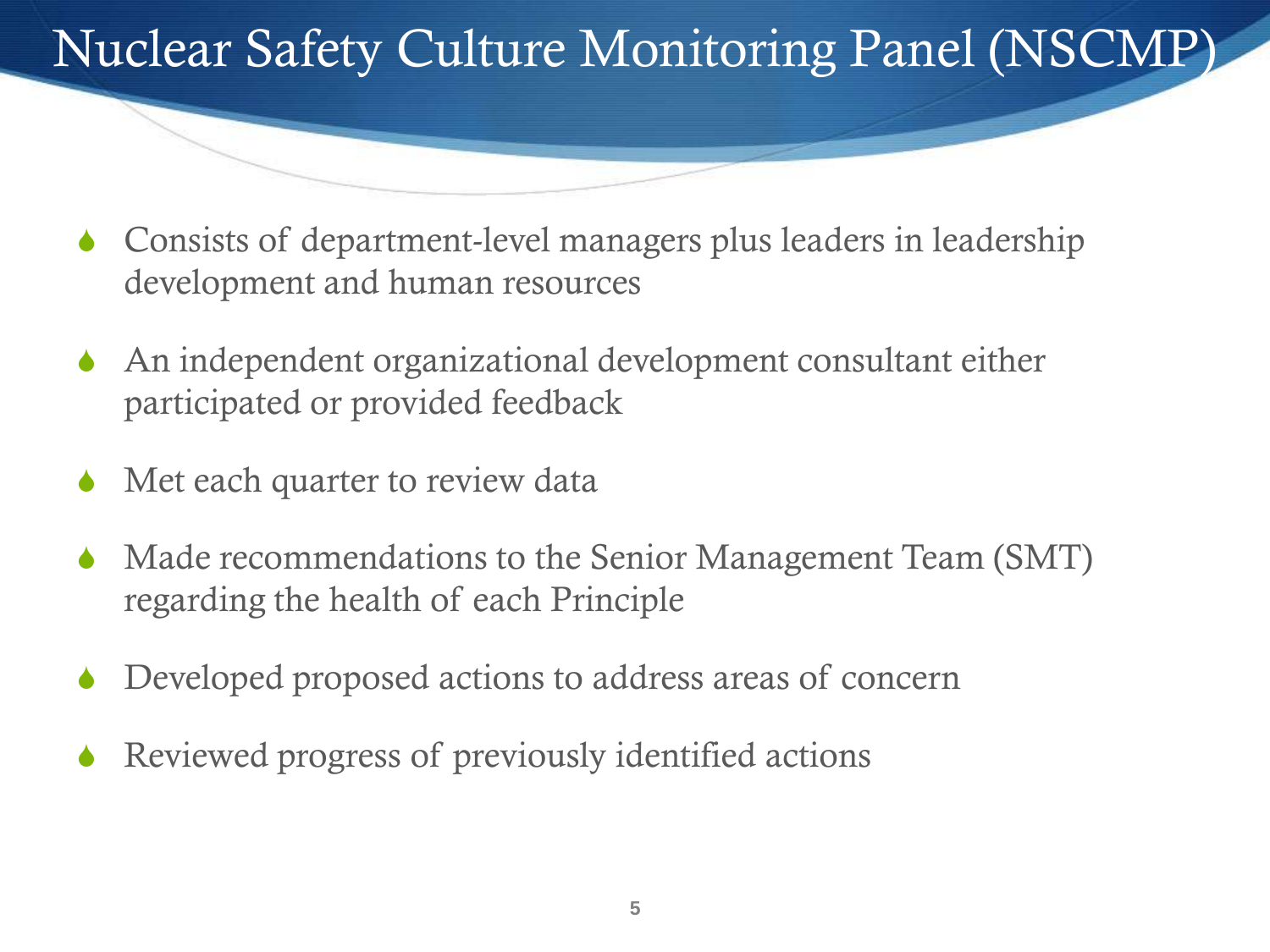## Senior Management Team

- $\triangle$  Led by the Site Vice President
- Reviewed and dialogued on the NSCMP recommendations
- Provided additional insight and clarification
- Agreed to or modified NSCMP recommended actions
- Created additional actions as necessary
- Assigned ownership of actions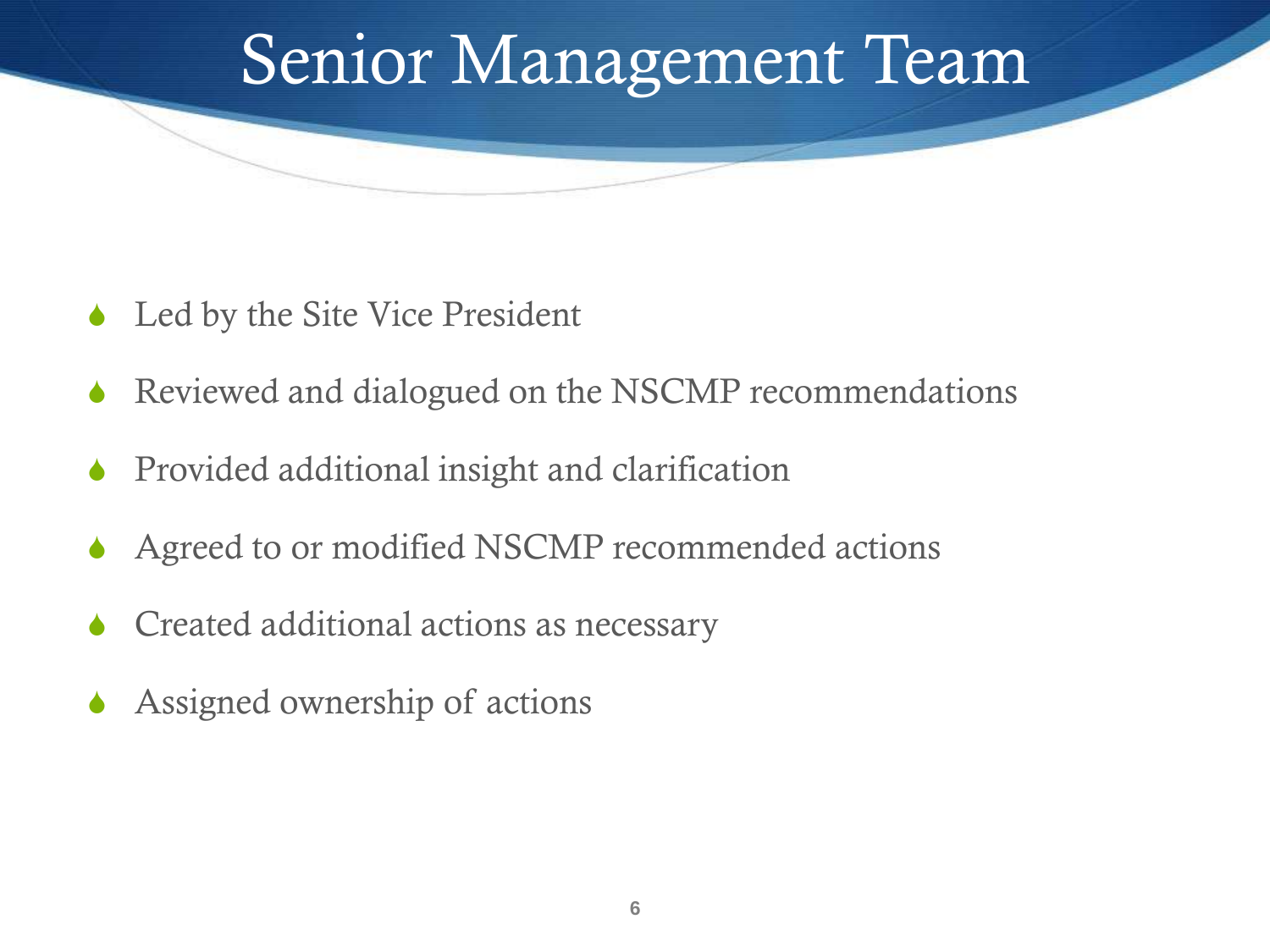# Process Improvements

- Binned process inputs directly to an INPO Nuclear Safety Culture Principle and Attribute.
- Improved the definitions of observation types.
- Added members to Nuclear Safety Culture Monitoring Panel including member from new build organization.
- Ensured "positive" process inputs were included and communicated to learn from successes.
- Development of a communications plan for the process and results.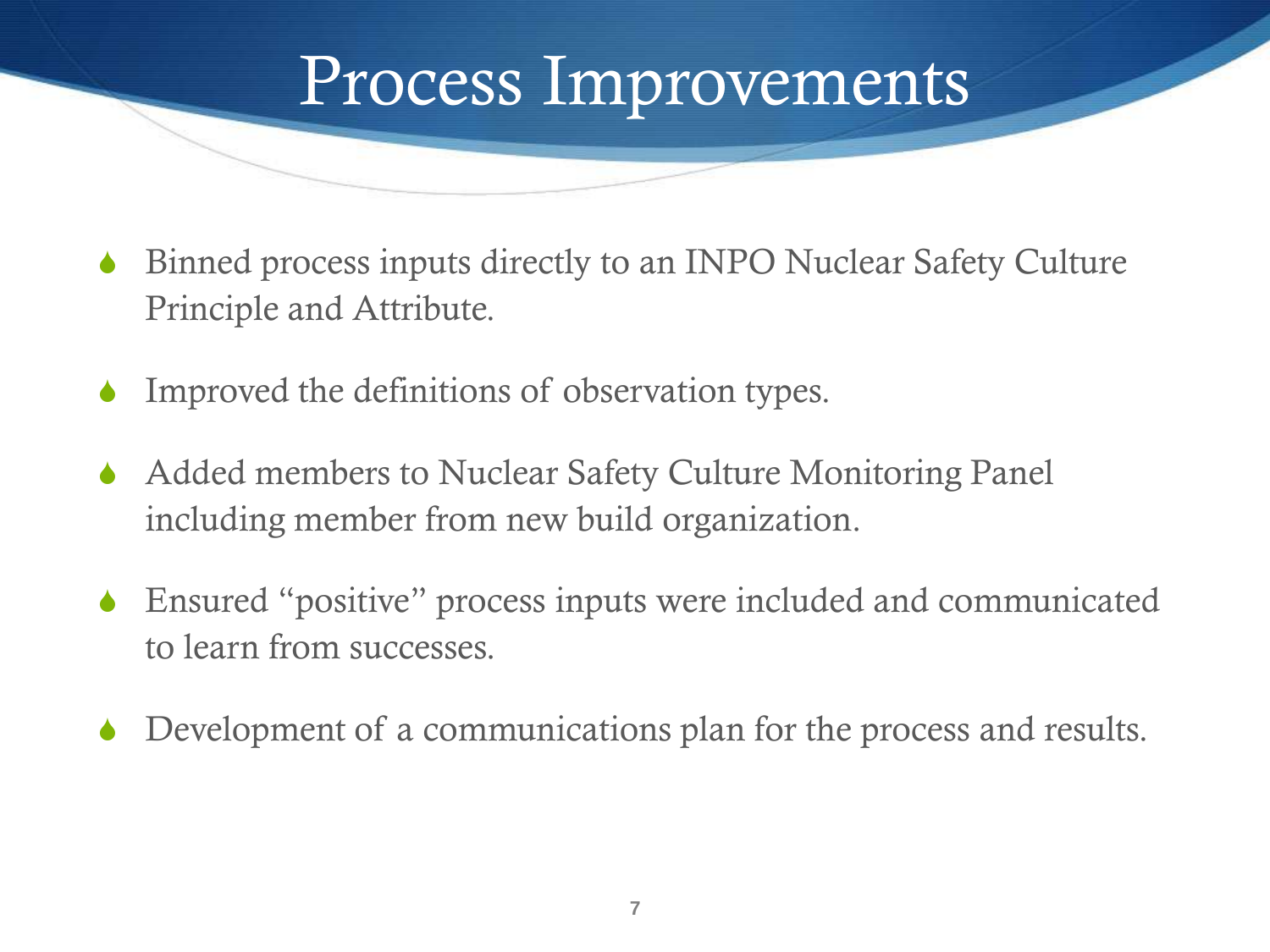#### **Improvement Opportunity identified against Principle 3,**  *Trust Permeates the Organization.*

Results

- $\bullet$  Personnel in some organizations lacked confidence that some concerns would be fully addressed by their supervisors.
- $\bullet$  This issue did not deter individuals from expressing nuclear safety concerns in each organization.
- $\triangle$  Actions were put in place to improve supervisory behaviors that build trust.
- $\blacklozenge$  This issue had the potential to impact the safety culture if not addressed at a low threshold.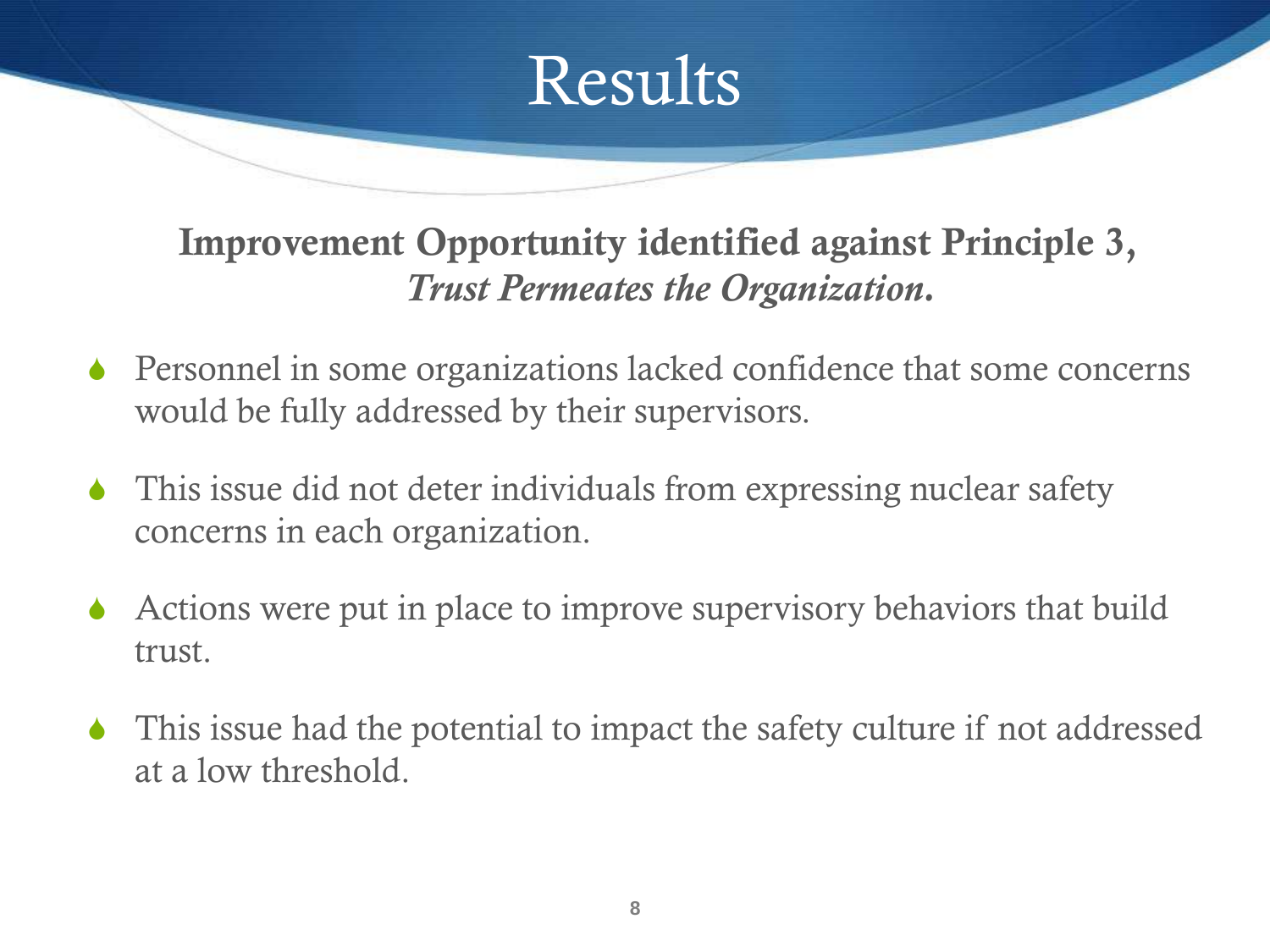

- $\triangle$  Communicate more clearly to station personnel the relationship between the STP Incentive Compensation Plan and nuclear safety
- $\bullet$  Improve manager and supervisor visibility in the field
- Improve strategic benchmarking
- $\triangle$  Resolve relationship issues between organizations that are hindering station performance